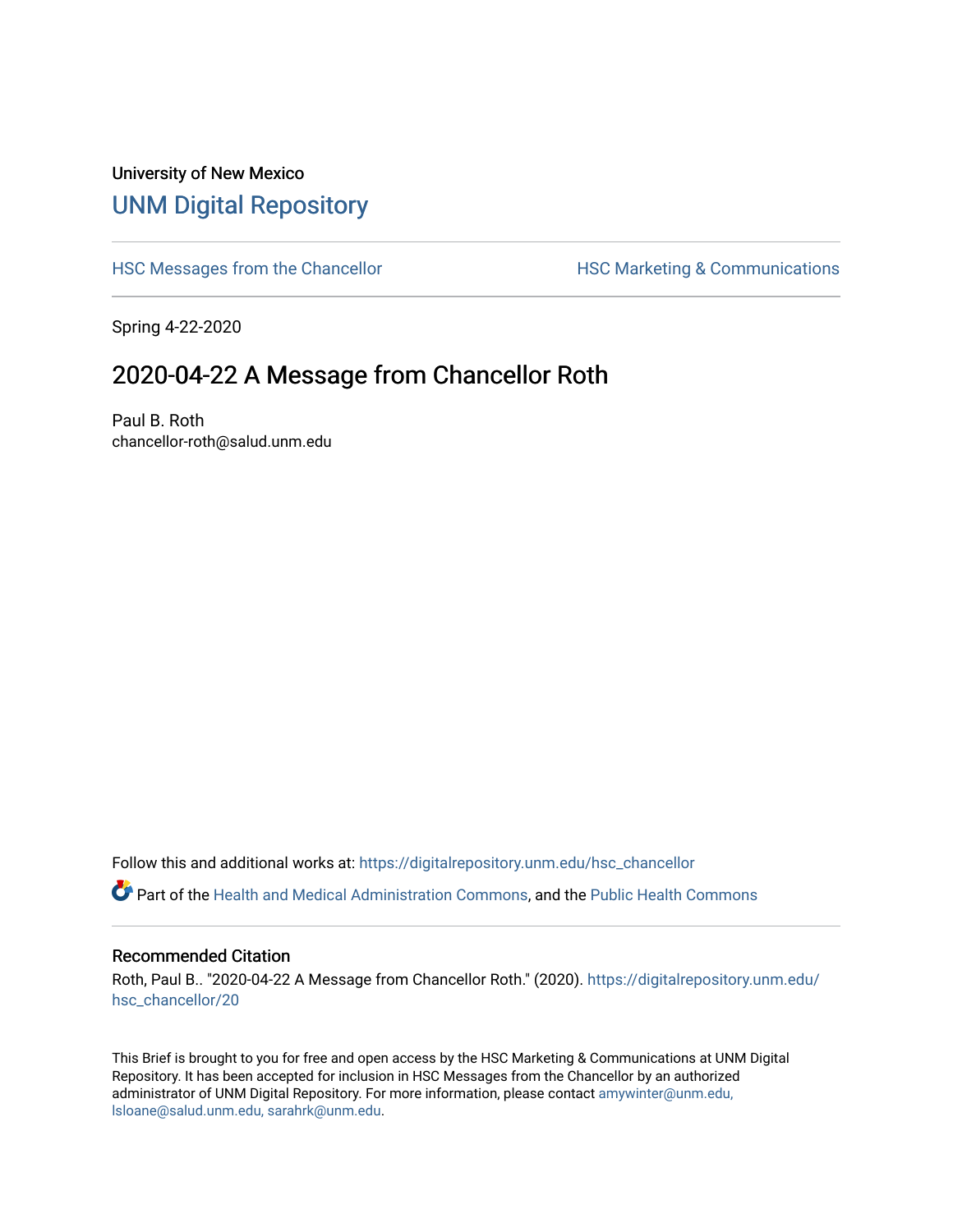

[View this email in your browser](https://mailchi.mp/0de43a5d92cf/message-from-the-chancellor-coronavirus-4394928?e=b4bbfca2c0)

# **A Message from Chancellor Roth**

Dear Colleagues:

Today is National Administrative Professionals' Day. I'm urging everyone to reach out and thank their coworkers serving in administrative roles for their skilled engagement with our mission.

Those of us who are working off campus have been learning how to translate our daily office routines into a virtual setting, attending online meetings, submitting reports and filling out time sheets as usual. The unsung heroes in all of this are our administrative officers – the folks who know how to work the machinery that keeps the University running.

They have been scheduling our Zoom meetings, maintaining work calendars, setting up online appointments and executing other crucial behind-the-scenes tasks to keep us all on track. We literally could not do what we do without them.

Meanwhile, our Health Sciences faculty, students and staff have been doing a wonderful job of stepping forward to volunteer their time to help others who are providing clinical care to COVID-19 patients.

Mary Pat Couig, PhD, MPH, RN, associate professor in the College of Nursing, has been overseeing the coordination of volunteer efforts. She reports that more than 380 people have volunteered to help with childcare, getting groceries or running errands. Some of our faculty have also volunteered to provide phone triage and clinical care. Hats off to everyone involved.

The willingness to pitch in and help speaks well of the thoughtfulness and motivation of everyone in our Health Sciences community.